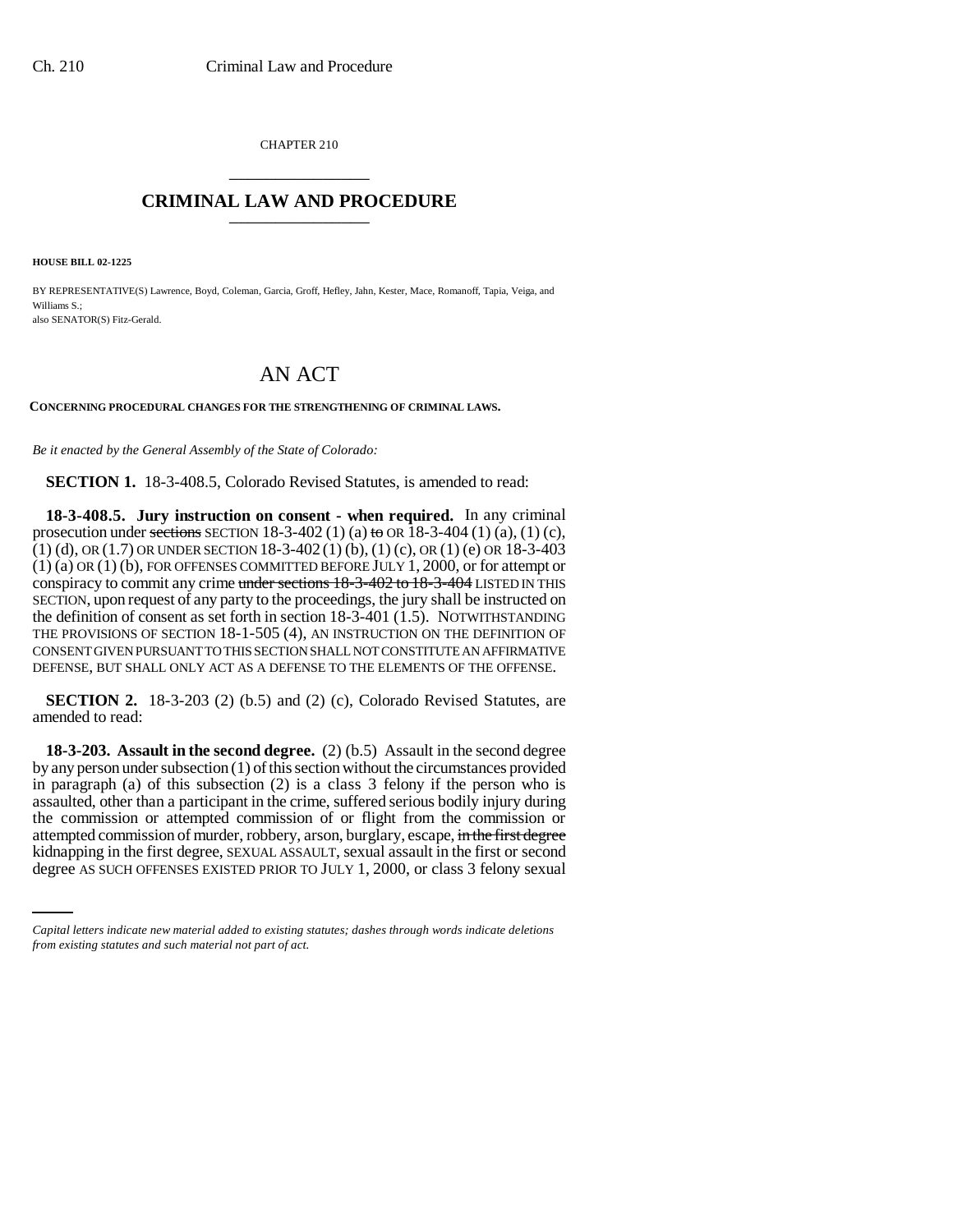assault on a child.

(c) If a defendant is convicted of assault in the second degree pursuant to paragraph (b), (c), (d), or (g) of subsection (1) of this section or paragraph (b.5) of this subsection (2), except with respect to SEXUAL ASSAULT OR sexual assault in the first degree AS IT EXISTED PRIOR TO JULY 1, 2000, the court shall sentence the defendant in accordance with the provisions of section 16-11-309, C.R.S. A defendant convicted of assault in the second degree pursuant to paragraph (b.5) of this subsection (2) with respect to SEXUAL ASSAULT OR sexual assault in the first degree AS IT EXISTED PRIOR TO JULY 1, 2000, shall be sentenced in accordance with section 18-1-105 (9) (e) OR (9) (e.5).

**SECTION 3.** 18-1-105 (9) (e.5), Colorado Revised Statutes, is amended to read:

**18-1-105. Felonies classified - presumptive penalties.** (9) (e.5) If the defendant is convicted of the class 2 felony of SEXUAL ASSAULT UNDER SECTION 18-3-402 (5) OR THE CLASS 2 FELONY OF sexual assault in the first degree under section 18-3-402 (3) AS IT EXISTED PRIOR TO JULY 1, 2000, commission of which offense occurs on or after November 1, 1998, the court shall be required to sentence the defendant to an indeterminate sentence of at least the midpoint in the presumptive range for the punishment of that class of felony up to the defendant's natural life.

**SECTION 4.** 20-1-107, Colorado Revised Statutes, is amended to read:

**20-1-107. Disqualification - court to appoint prosecutor - legislative declaration.** (1) THE GENERAL ASSEMBLY FINDS THAT THE OFFICE OF THE DISTRICT ATTORNEY WAS CREATED BY THE STATE CONSTITUTION AND THAT THE STATE CONSTITUTION GIVES TO THE GENERAL ASSEMBLY THE EXCLUSIVE AUTHORITY TO PRESCRIBE THE DUTIES OF THE OFFICE OF THE DISTRICT ATTORNEY. THE GENERAL ASSEMBLY FINDS AND DECLARES THAT THIS SECTION IS NECESSARY TO PROTECT THE INDEPENDENCE OF PERSONS DULY ELECTED TO THE OFFICE OF DISTRICT ATTORNEY.

(2) A DISTRICT ATTORNEY MAY ONLY BE DISQUALIFIED IN A PARTICULAR CASE AT THE REQUEST OF THE DISTRICT ATTORNEY OR UPON A SHOWING THAT THE DISTRICT ATTORNEY HAS A PERSONAL OR FINANCIAL INTEREST OR FINDS SPECIAL CIRCUMSTANCES THAT WOULD RENDER IT UNLIKELY THAT THE DEFENDANT WOULD RECEIVE A FAIR TRIAL. A MOTION TO DISQUALIFY A DISTRICT ATTORNEY SHALL BE SERVED UPON THE DISTRICT ATTORNEY AT LEAST TWO WEEKS BEFORE THE MOTION IS HEARD. SUCH MOTION SHALL CONTAIN AT LEAST A STATEMENT OF THE FACTS SETTING FORTH THE GROUNDS FOR THE CLAIMED DISQUALIFICATION AND THE LEGAL AUTHORITIES RELIED UPON BY THE MOVANT AND SHALL BE SUPPORTED BY AFFIDAVITS OF WITNESSES WHO ARE COMPETENT TO TESTIFY TO THE FACTS SET FORTH IN THE AFFIDAVIT. THE DISTRICT ATTORNEY MAY FILE A RESPONSE IN OPPOSITION TO THE MOTION AND MAY APPEAR AT ANY HEARING HELD ON THE MOTION. THE JUDGE SHALL REVIEW THE PLEADINGS AND DETERMINE WHETHER AN EVIDENTIARY HEARING IS NECESSARY. THE MOTION SHALL NOT BE GRANTED UNLESS REQUESTED BY THE DISTRICT ATTORNEY OR UNLESS THE COURT FINDS THAT THE DISTRICT ATTORNEY HAS A PERSONAL OR FINANCIAL INTEREST OR SPECIAL CIRCUMSTANCES EXIST THAT WOULD RENDER IT UNLIKELY THAT THE DEFENDANT WOULD RECEIVE A FAIR TRIAL. THE ORDER DISQUALIFYING THE DISTRICT ATTORNEY SHALL BE STAYED PENDING ANY APPEAL AUTHORIZED BY THIS SECTION. IF THE MOTION IS BROUGHT AT OR BEFORE THE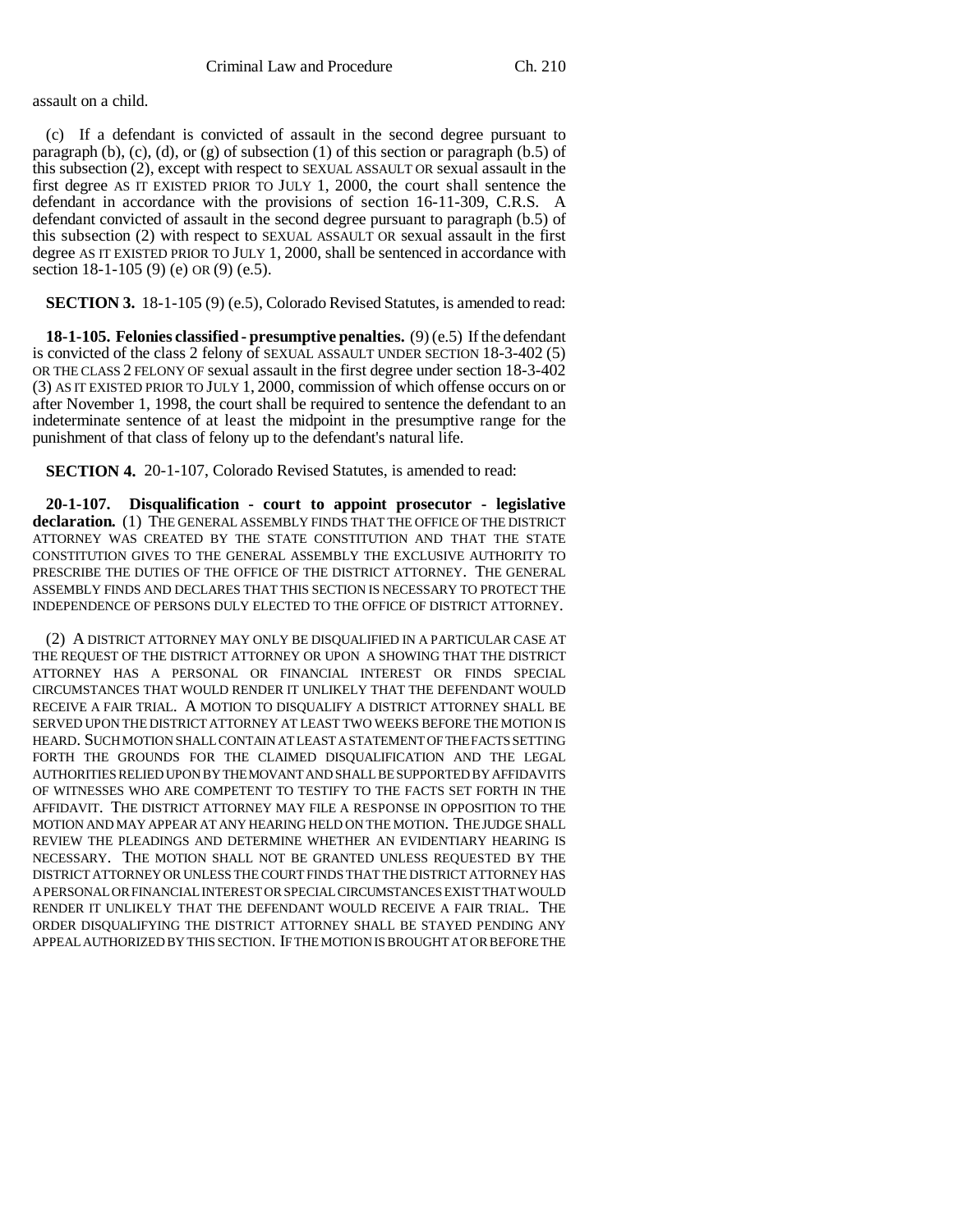## Ch. 210 Criminal Law and Procedure

PRELIMINARY HEARING, IT MAY NOT BE RENEWED AT THE TRIAL COURT ON THE BASIS OF FACTS THAT WERE RAISED OR COULD HAVE BEEN RAISED AT THE TIME OF THE ORIGINAL MOTION.

(3) AN INTERLOCUTORY APPEAL FROM AN ORDER OF DISQUALIFICATION OF A DISTRICT ATTORNEY ENTERED IN THE DISTRICT COURT SHALL BE FILED IN THE SUPREME COURT PURSUANT TO SECTION 16-12-102 (2), C.R.S. AN APPEAL FROM AN ORDER OF DISQUALIFICATION FILED IN THE COUNTY COURT SHALL BE FILED IN THE DISTRICT COURT. IN COMPUTING THE TIME PERIOD WITHIN WHICH A TRIAL MUST BE COMMENCED, THE PERIOD DURING WHICH AN APPEAL PURSUANT TO THIS SECTION IS PENDING SHALL BE EXCLUDED.

(4) If the district attorney is interested or has been employed as counsel DISQUALIFIED in any case which it is his OR HER duty to prosecute or defend, the court having criminal jurisdiction may appoint a special prosecutor to prosecute or defend the cause. The judge shall appoint the special prosecutor from among the full-time district attorneys, assistant district attorneys, or deputy district attorneys who serve in judicial districts other than where the appointment is made; except that, upon the written approval of the chief justice of the supreme court, the judge may appoint any disinterested private attorney who is licensed to practice law in the state of Colorado to serve as the special prosecutor. Any special prosecutor appointed pursuant to this section shall be compensated as provided in section 20-1-308.

**SECTION 5.** 16-12-102 (2), Colorado Revised Statutes, is amended to read:

**16-12-102. Appeals by the prosecution.** (2) The prosecution may file an interlocutory appeal in the supreme court from a ruling of the trial court granting a motion made in advance of trial by the defendant for the return of property and to suppress evidence or granting a motion to suppress an extrajudicial confession or admission if the prosecution certifies to the judge who granted such motion and to the supreme court that the appeal is not taken for the purposes of delay and the evidence is a substantial part of the proof of the charge pending against the defendant. The prosecution may also file an interlocutory appeal in the supreme court from a ruling of the trial court granting a motion in limine pertaining to the matters described in this subsection (2), or from a ruling on a motion made pursuant to section  $18-1-202(11)$ , C.R.S., challenging the place of trial OR FROM A RULING ON A MOTION TO DISQUALIFY A DISTRICT ATTORNEY PURSUANT TO SECTION 20-1-107, C.R.S.

**SECTION 6.** 16-5-204, Colorado Revised Statutes, is amended BY THE ADDITION OF A NEW SUBSECTION to read:

**16-5-204. Witnesses before a grand jury - procedure.** (1.5) (a) UPON VERIFIED APPLICATION OF THE PROSECUTING ATTORNEY STATING THAT A WITNESS WAS LAWFULLY SERVED WITH A SUBPOENA TO APPEAR AND TESTIFY BEFORE THE GRAND JURY AND THAT THE WITNESS FAILED TO APPEAR IN ACCORDANCE WITH SUCH SUBPOENA, THE COURT SHALL ISSUE A WARRANT COMMANDING ANY PEACE OFFICER TO BRING THE WITNESS WITHOUT UNNECESSARY DELAY BEFORE THE COURT FOR A HEARING ON THE MATTERS SET FORTH IN THE APPLICATION AND TO DETERMINE WHETHER THE WITNESS SHOULD BE HELD IN CONTEMPT PURSUANT TO SUBSECTION (1) OF THIS SECTION.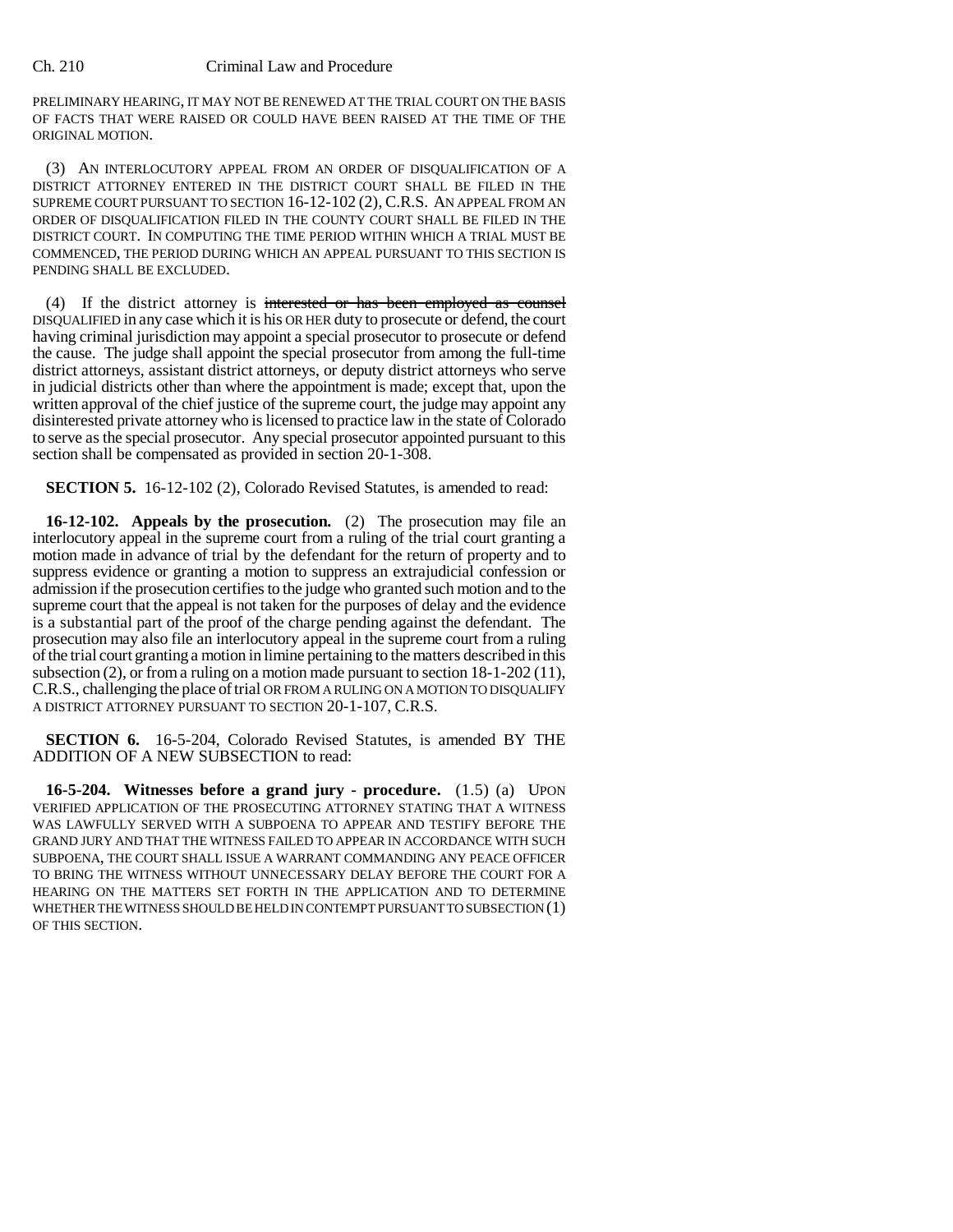(b) UPON ISSUANCE OF THE WARRANT, THE COURT MAY FIX AN APPROPRIATE BOND AND DIRECT, AS A CONDITION OF THE BOND, THAT THE WITNESS APPEAR ON A DATE AND AT A TIME CERTAIN FOR THE HEARING.

**SECTION 7.** 18-5-205, Colorado Revised Statutes, is amended BY THE ADDITION OF A NEW SUBSECTION to read:

**18-5-205. Fraud by check - definitions - penalties.** (9) RESTITUTION FOR OFFENSES DESCRIBED IN THIS SECTION MAY BE COLLECTED AS A CONDITION OF PRETRIAL DIVERSION BY A DISTRICT ATTORNEY, AN EMPLOYEE OF A DISTRICT ATTORNEY'S OFFICE, OR A PERSON UNDER CONTRACT WITH A DISTRICT ATTORNEY'S OFFICE. SUCH COLLECTION IS GOVERNED BY THE PROVISIONS OF ARTICLE 18.5 OF TITLE 16, C.R.S., AND IS NOT THE COLLECTION OF A DEBT.

**SECTION 8.** 18-5-512, Colorado Revised Statutes, is amended BY THE ADDITION OF A NEW SUBSECTION to read:

**18-5-512. Issuance of bad check.** (6) RESTITUTION FOR OFFENSES DESCRIBED IN THIS SECTION MAY BE COLLECTED AS A CONDITION OF PRETRIAL DIVERSION BY A DISTRICT ATTORNEY, AN EMPLOYEE OF A DISTRICT ATTORNEY'S OFFICE, OR A PERSON UNDER CONTRACT WITH A DISTRICT ATTORNEY'S OFFICE. SUCH COLLECTION IS GOVERNED BY THE PROVISIONS OF ARTICLE 18.5 OF TITLE 16,C.R.S., AND IS NOT THE COLLECTION OF A DEBT.

**SECTION 9.** 16-7-403 (2), Colorado Revised Statutes, is amended to read:

**16-7-403. Deferred sentencing of defendant.** (2) Prior to entry of a plea of guilty to be followed by deferred judgment and sentence, the district attorney, in the course of plea discussion as provided in sections 16-7-301 and 16-7-302, is authorized to enter into a written stipulation, to be signed by the defendant, the defendant's attorney of record, and the district attorney, under which the defendant is obligated to adhere to such stipulation. The conditions imposed in the stipulation shall be similar in all respects to conditions permitted as part of probation. Any person convicted of a crime, the underlying factual basis of which included an act of domestic violence, as defined in section 18-6-800.3 (1), C.R.S., shall stipulate to the conditions specified in section  $16-11-204$  (2) (b). In addition, the stipulation may require the defendant to perform community or charitable work service projects or make donations thereto. Upon full compliance with such conditions by the defendant, the plea of guilty previously entered shall be withdrawn and the charge upon which the judgment and sentence of the court was deferred shall be dismissed with prejudice. Such stipulation shall specifically provide that, upon a breach by the defendant of any condition regulating the conduct of the defendant, the court shall enter judgment and impose sentence upon such guilty plea. When, as a condition of the deferred sentence, the court orders the defendant to make restitution, evidence of failure to pay the said restitution shall constitute prima facie evidence of a violation. Whether a breach of condition has occurred shall be determined by the court without a jury upon application of the district attorney OR A PROBATION OFFICER and upon notice of hearing thereon of not less than five days to the defendant or the defendant's attorney of record. Application for entry of judgment and imposition of sentence may be made by the district attorney OR A PROBATION OFFICER at any time within the term of the deferred judgment or within thirty days thereafter. The burden of proof at such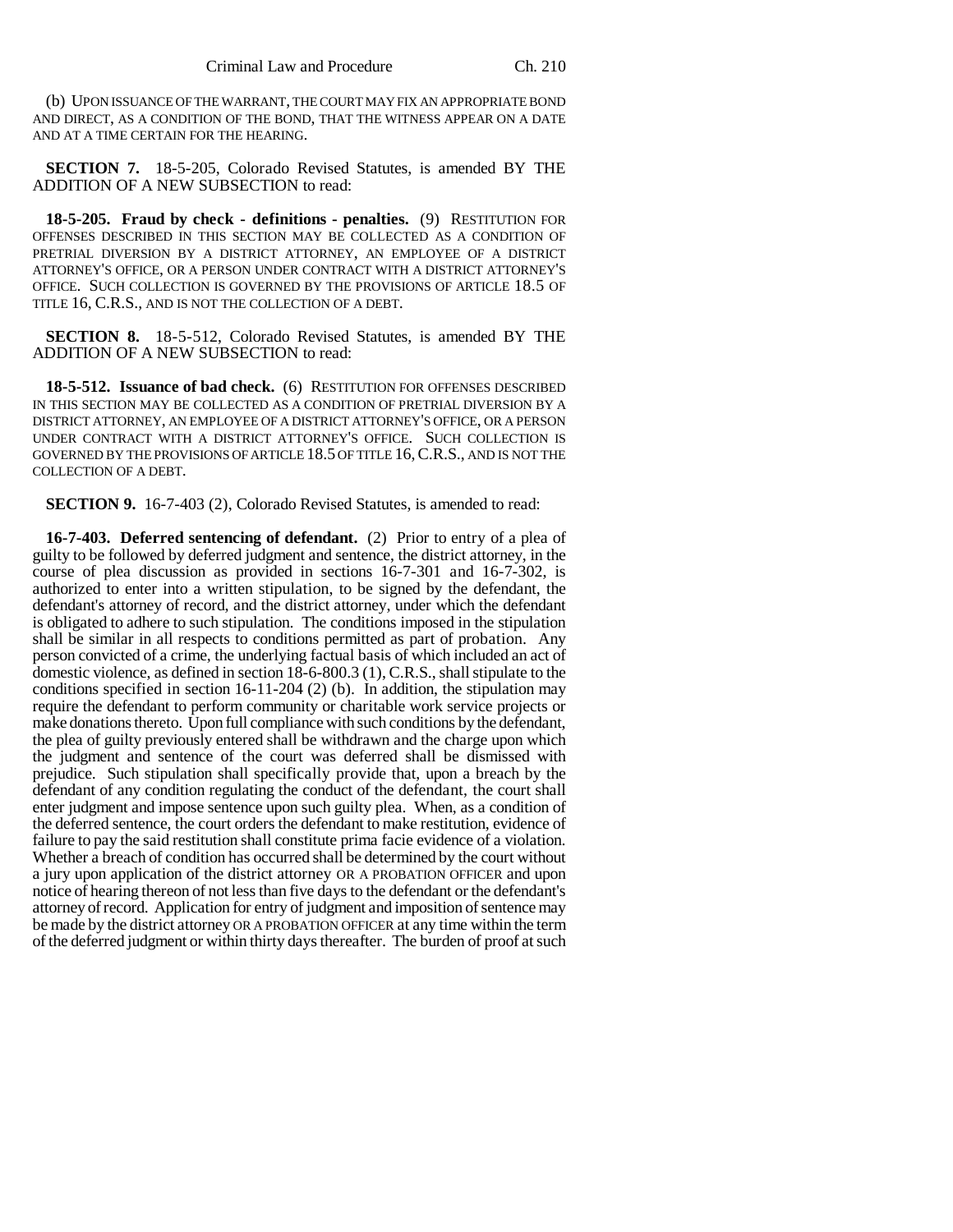hearing shall be by a preponderance of the evidence, and the procedural safeguards required in a revocation of probation hearing shall apply.

**SECTION 10.** 16-10-301 (4) (c), Colorado Revised Statutes, is amended as follows:

**16-10-301. Evidence of similar transactions - legislative declaration.** (4) If the prosecution intends to introduce evidence of other acts of the defendant pursuant to this section, the following procedures shall apply:

(c) The evidence of other acts may not be admitted until the trial court finds that the prosecution has by evidence or offer of proof established a prima facie case for the charged offense. THE TRIAL COURT MAY DETERMINE THE ADMISSIBILITY OF OTHER ACTS BY AN OFFER OF PROOF.

**SECTION 11. Repeal.** 16-5-402 (3), Colorado Revised Statutes, is repealed as follows:

**16-5-402. Limitation for collateral attack upon trial judgment.** (3) If the judgment of conviction or adjudication to which any collateral attack is directed was sustained upon review by a court of appellate jurisdiction in the state where the judgment or adjudication was entered, no collateral attack on such judgment or adjudication shall be permitted whether commenced within or outside the time limitations set forth in subsection (1) of this section, unless said collateral attack is based upon an opinion of the court of last resort subsequently announced in the state where the judgment or adjudication was entered, which opinion is given retroactive effect in a manner invalidating the conviction or adjudication.

**SECTION 12.** 13-71-105, Colorado Revised Statutes, is amended BY THE ADDITION OF A NEW SUBSECTION to read:

**13-71-105. Qualifications for juror service.** (3) A PROSPECTIVE GRAND JUROR SHALL BE DISQUALIFIED IF HE OR SHE HAS PREVIOUSLY BEEN CONVICTED OF A FELONY IN THIS STATE, ANY OTHER STATE, THE UNITED STATES, OR ANY TERRITORY UNDER THE JURISDICTION OF THE UNITED STATES.

**SECTION 13.** 20-1-111 (1) and (3), Colorado Revised Statutes, are amended to read:

**20-1-111. District attorneys may cooperate or contract - contents.** (1) District attorneys may cooperate or contract with one another to provide any function or service lawfully authorized to each of the cooperating or contracting district attorneys, including the sharing of costs AND THE ADMINISTRATION AND DISTRIBUTION OF MONEYS RECEIVED FOR MANDATED COSTS.

(3) Any such contract may provide for the joint exercise of the function or service, including the establishment of a separate legal entity to do so. THE DISTRICT ATTORNEYS MAY ALLOCATE UP TO FIVE PERCENT OF THE MONEYS RECEIVED FOR MANDATED COSTS AUTHORIZED BY THE GENERAL ASSEMBLY FOR ADMINISTRATIVE EXPENSES.